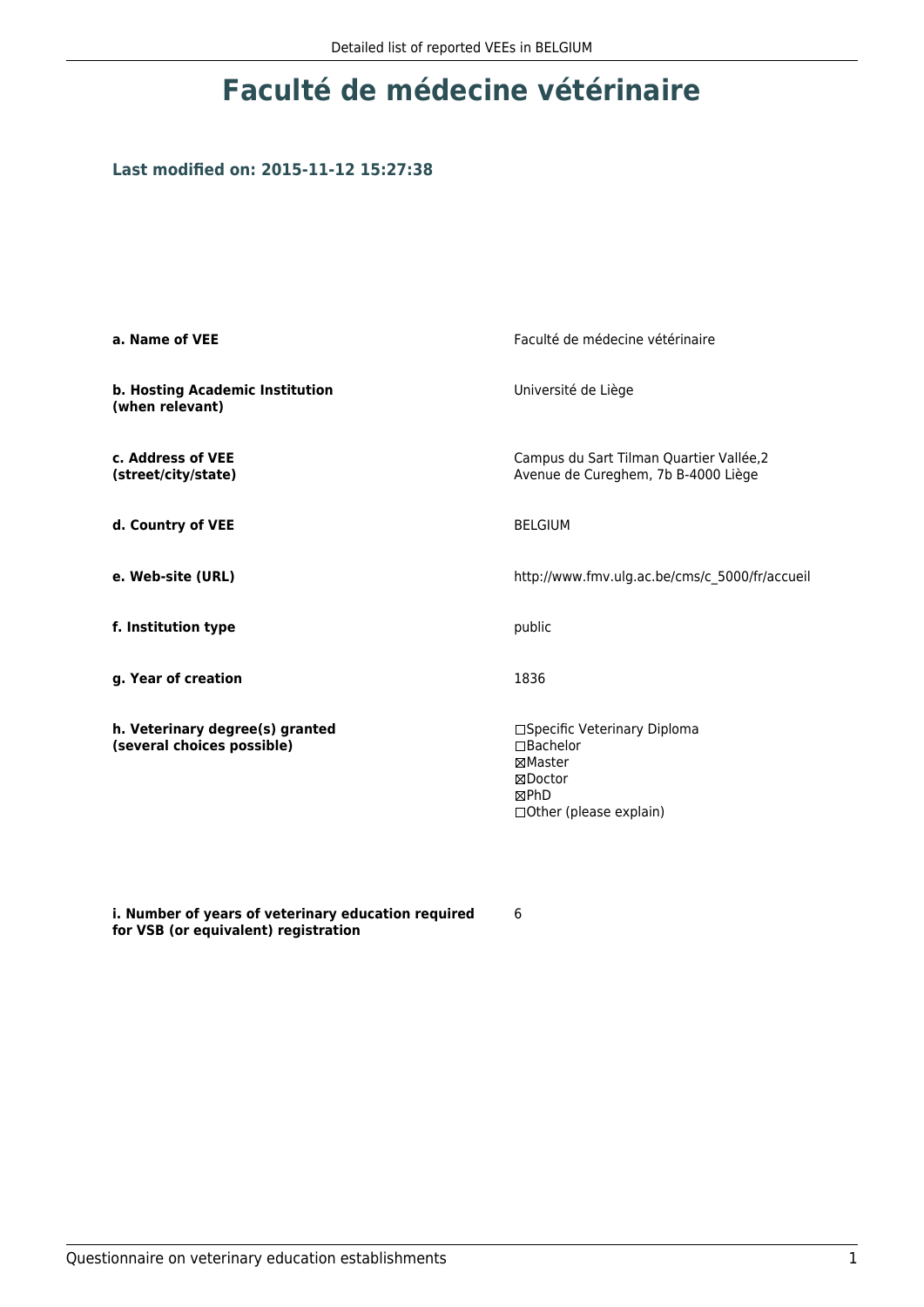### **j. Average number of veterinary students per class**

| within the establishment |
|--------------------------|
|                          |

|                                                                                                   | 1st Year                                                                                                                                                                                              | $+200$  |
|---------------------------------------------------------------------------------------------------|-------------------------------------------------------------------------------------------------------------------------------------------------------------------------------------------------------|---------|
|                                                                                                   | 2d Year                                                                                                                                                                                               | 151-200 |
|                                                                                                   | 3d Year                                                                                                                                                                                               | 151-200 |
|                                                                                                   | 4th Year                                                                                                                                                                                              | $+200$  |
|                                                                                                   | 5th Year                                                                                                                                                                                              | $+200$  |
|                                                                                                   | 6th Year                                                                                                                                                                                              | $+200$  |
|                                                                                                   | 7th Year                                                                                                                                                                                              |         |
| k. Average number of veterinary graduates per year<br>from the establishment                      | $+200$                                                                                                                                                                                                |         |
| I. Minimum education required for admission to the<br>establishment<br>(several choices possible) | ⊠High School University Entrance<br>Qualification<br>□Pre-Veterinary Science Diploma<br>□Pre-Veterinary Science Degree<br>□Other specific VEE entrance qualifications                                 |         |
| m. Is there a selection procedure at<br>(several choices possible)                                | □National level<br>□State level<br>□Establishment level                                                                                                                                               |         |
| n. National accreditation/certification/approval                                                  | No                                                                                                                                                                                                    |         |
| o. Regional accreditation/certification/approval                                                  | No                                                                                                                                                                                                    |         |
| p. Any form of other international<br>accreditation/certification/approval?                       | Yes                                                                                                                                                                                                   |         |
| If yes, please provide a brief description.                                                       | The faculty has been approved by the EAEVE (<br>European Association of Establishments for<br>Veterinary Education) and the ECOVE(European<br>Committee of Veterinary Education) in february<br>2010. |         |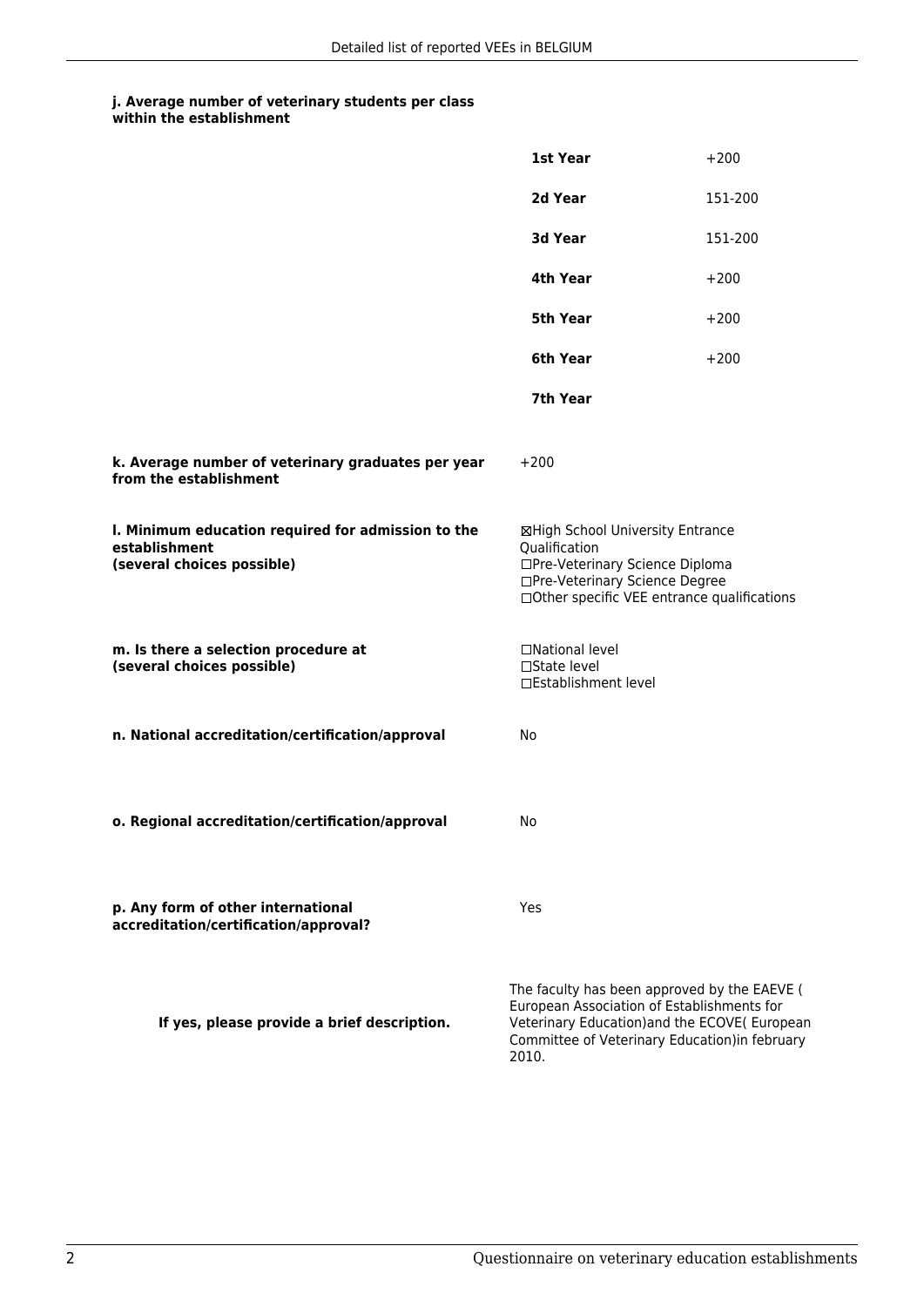# **Faculty of Veterinary Medicine - Ghent**

#### **Last modified on: 2016-02-10 13:17:51**

| a. Name of VEE                                                | Faculty of Veterinary Medicine - Ghent                                                                          |  |
|---------------------------------------------------------------|-----------------------------------------------------------------------------------------------------------------|--|
| b. Hosting Academic Institution<br>(when relevant)            | <b>Ghent University</b>                                                                                         |  |
| c. Address of VEE<br>(street/city/state)                      | Faculty of Veterinary Medicine Ghent<br>University Salisburylaan 133                                            |  |
| d. Country of VEE                                             | <b>BELGIUM</b>                                                                                                  |  |
| e. Web-site (URL)                                             | http://www.ugent.be/di.en                                                                                       |  |
| f. Institution type                                           | public                                                                                                          |  |
| g. Year of creation                                           | 1933                                                                                                            |  |
| h. Veterinary degree(s) granted<br>(several choices possible) | ⊠Specific Veterinary Diploma<br><b>⊠Bachelor</b><br>⊠Master<br>⊠Doctor<br>⊠PhD<br>$\Box$ Other (please explain) |  |

**i. Number of years of veterinary education required for VSB (or equivalent) registration**

6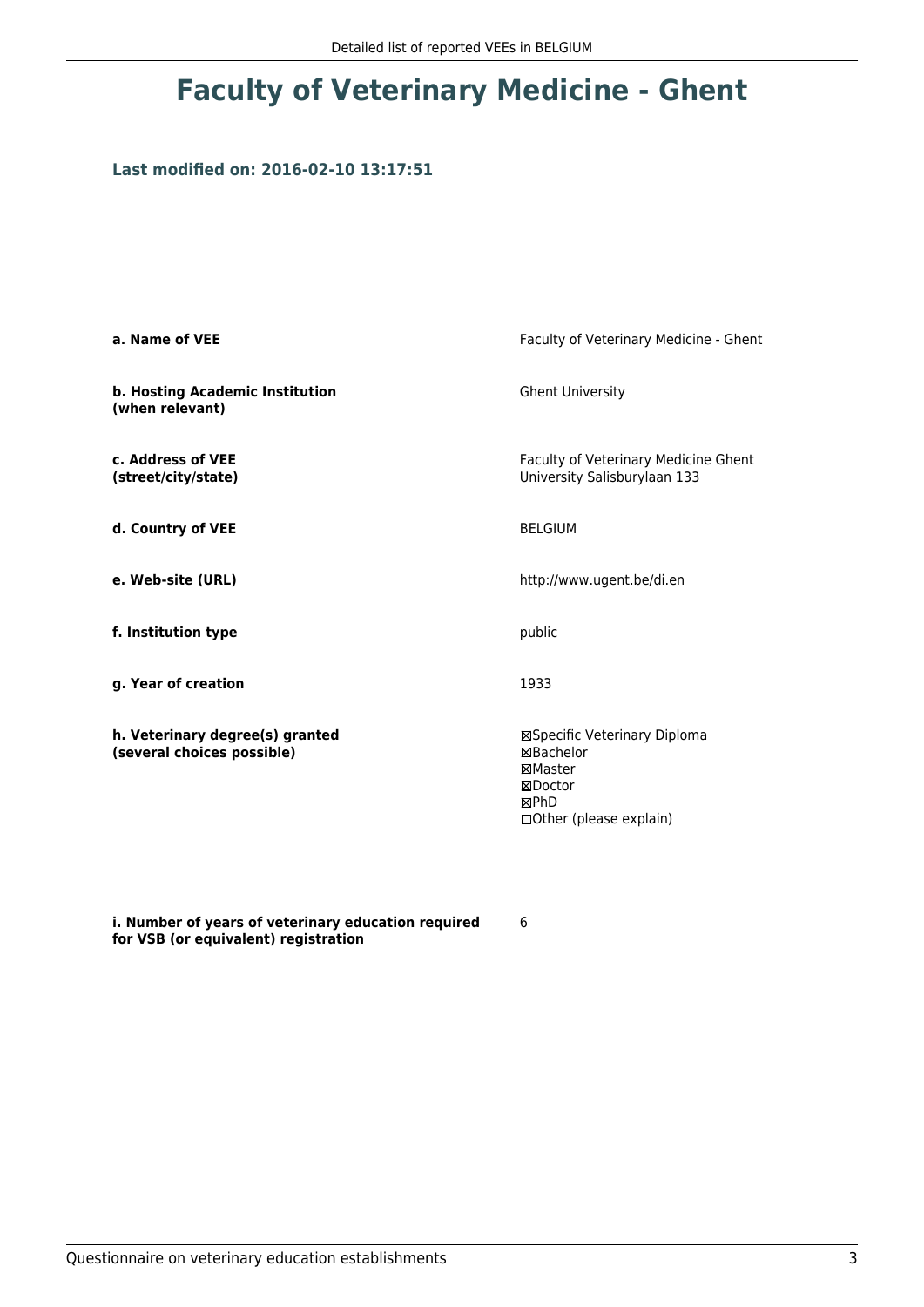### **j. Average number of veterinary students per class**

|                                                                                                   | 1st Year                                                                                                               | $+200$                                                                                                       |
|---------------------------------------------------------------------------------------------------|------------------------------------------------------------------------------------------------------------------------|--------------------------------------------------------------------------------------------------------------|
|                                                                                                   | 2d Year                                                                                                                | $+200$                                                                                                       |
|                                                                                                   | 3d Year                                                                                                                | 151-200                                                                                                      |
|                                                                                                   | 4th Year                                                                                                               | 151-200                                                                                                      |
|                                                                                                   | 5th Year                                                                                                               | 151-200                                                                                                      |
|                                                                                                   | 6th Year                                                                                                               | 151-200                                                                                                      |
|                                                                                                   | 7th Year                                                                                                               |                                                                                                              |
| k. Average number of veterinary graduates per year<br>from the establishment                      | 151-200                                                                                                                |                                                                                                              |
| I. Minimum education required for admission to the<br>establishment<br>(several choices possible) | ⊠High School University Entrance<br>Qualification<br>□Pre-Veterinary Science Diploma<br>□Pre-Veterinary Science Degree | □Other specific VEE entrance qualifications                                                                  |
| m. Is there a selection procedure at<br>(several choices possible)                                | □National level<br>□State level<br>□Establishment level                                                                |                                                                                                              |
| n. National accreditation/certification/approval                                                  | Yes                                                                                                                    |                                                                                                              |
|                                                                                                   | <b>Accrediting agency:</b>                                                                                             |                                                                                                              |
|                                                                                                   | <b>Name of the Agency</b>                                                                                              | NVAO (Nederlands-<br>Vlaamse<br>Accreditatieorganisatie)                                                     |
|                                                                                                   | <b>Address of the</b><br><b>Agency</b>                                                                                 | Postadres Postbus<br>85498, 2508 CD Den<br>Haag Parkstraat 28,<br>2514 JK Den Haag The<br><b>Netherlands</b> |
|                                                                                                   | Country of the<br><b>Agency</b>                                                                                        | The Netherlands                                                                                              |
|                                                                                                   | Date granted (yyyy-<br>mm-dd)                                                                                          | 2014-09-01                                                                                                   |
|                                                                                                   | <b>Period of validity</b><br>(years)                                                                                   | 10                                                                                                           |
| o. Regional accreditation/certification/approval                                                  | No                                                                                                                     |                                                                                                              |